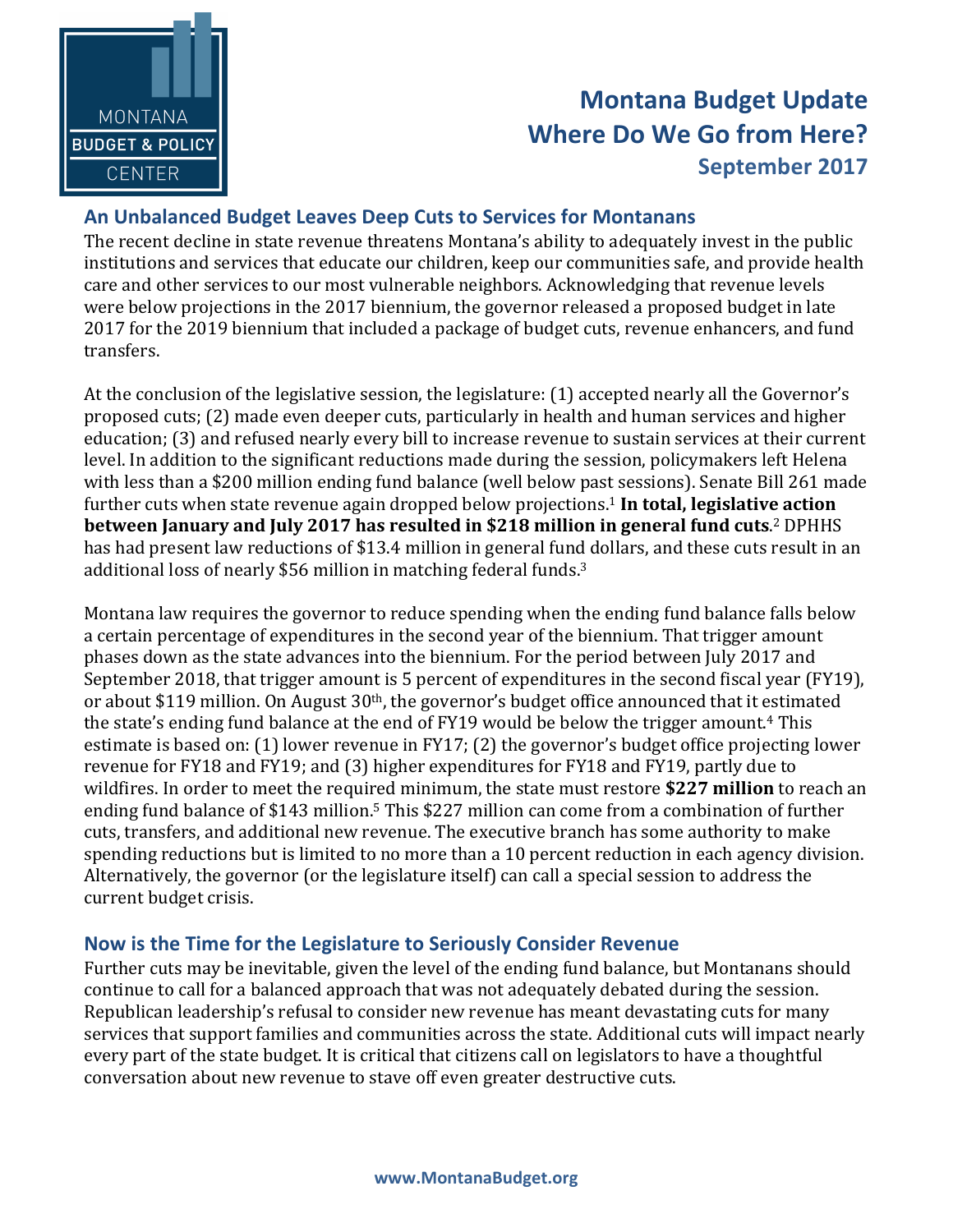- Any additional cuts made would be on top of \$218 million in general fund cuts already **taken this year.** During the session, the legislature made significant cuts to health and human services, higher education, and many other state agencies. In total, the legislature cut \$151 million from a present law budget during the legislative session, and SB 261 triggered an additional \$67 million in cuts, including reductions to payments for Medicaid providers and K-12 education.<sup>6</sup> Further cuts could impact all agencies, including even deeper cuts to mental health services, K-12 education, and public safety.
- Policymakers on both sides of the aisle need to come back to the table to consider **common-sense proposals to restore revenue.** This session, legislators proposed over 20 measures to raise revenue, but a majority of Republican legislators blocked nearly all of these bills from coming to the House or Senate floor for a full debate. Now is the time to reconsider revenue, to lessen the need for cuts impacting Montana families, and ensure Montana continues to be a state where families can live and work.
- Increasing the tobacco tax would restore over \$100 million in revenue to the state. Senate Bill 354 proposed a long overdue increase in the tobacco tax and passed the Senate, but was killed in House Taxation Committee on a party line vote.<sup>7</sup> Recent polling shows that the vast majority of Montanans support an increase in the tobacco tax.<sup>8</sup> In addition to restoring needed revenue, an increase in the tobacco tax can have positive health benefits for the state and its citizens.<sup>9</sup>
- **Closing tax loopholes is common sense.** Instead of protecting special interests, legislators should return to Helena to consider several proposals to close tax loopholes that benefit powerful special interests. It is time for the super wealthy and large corporations to pay their fair share, instead of forcing Montana families to bear the brunt of budget cuts.

## **Making Tough Choices: A Framework for Considering Future Budgetary Cuts**

While we believe a balanced approach that includes new revenue is essential to mitigate the worst level of cuts, we understand that short-term cash flow issues may necessitate the governor to take immediate cuts under the authority of  $17-7-140$ .<sup>10</sup> We recognize the difficult decision in making further cuts, and the below factors should be considered to limit the damage of these cuts.

- Make only the cuts necessary to comply with state law and utilize all allowable authority **to make transfers.** Cuts made beyond what is necessary for any short-term cash flow reasons may limit our leverage to raise revenue in the future. Automatic cuts should be limited to what is required under 17-7-140, and the state should utilize transfer authority to the full extent authorized by law.
- **Avoid further damage to programs that help our most vulnerable families.** Montana seniors and people with disabilities who depend on publicly funded health services are now facing serious shortages of services at a crisis level. Cutting the same percentage from every